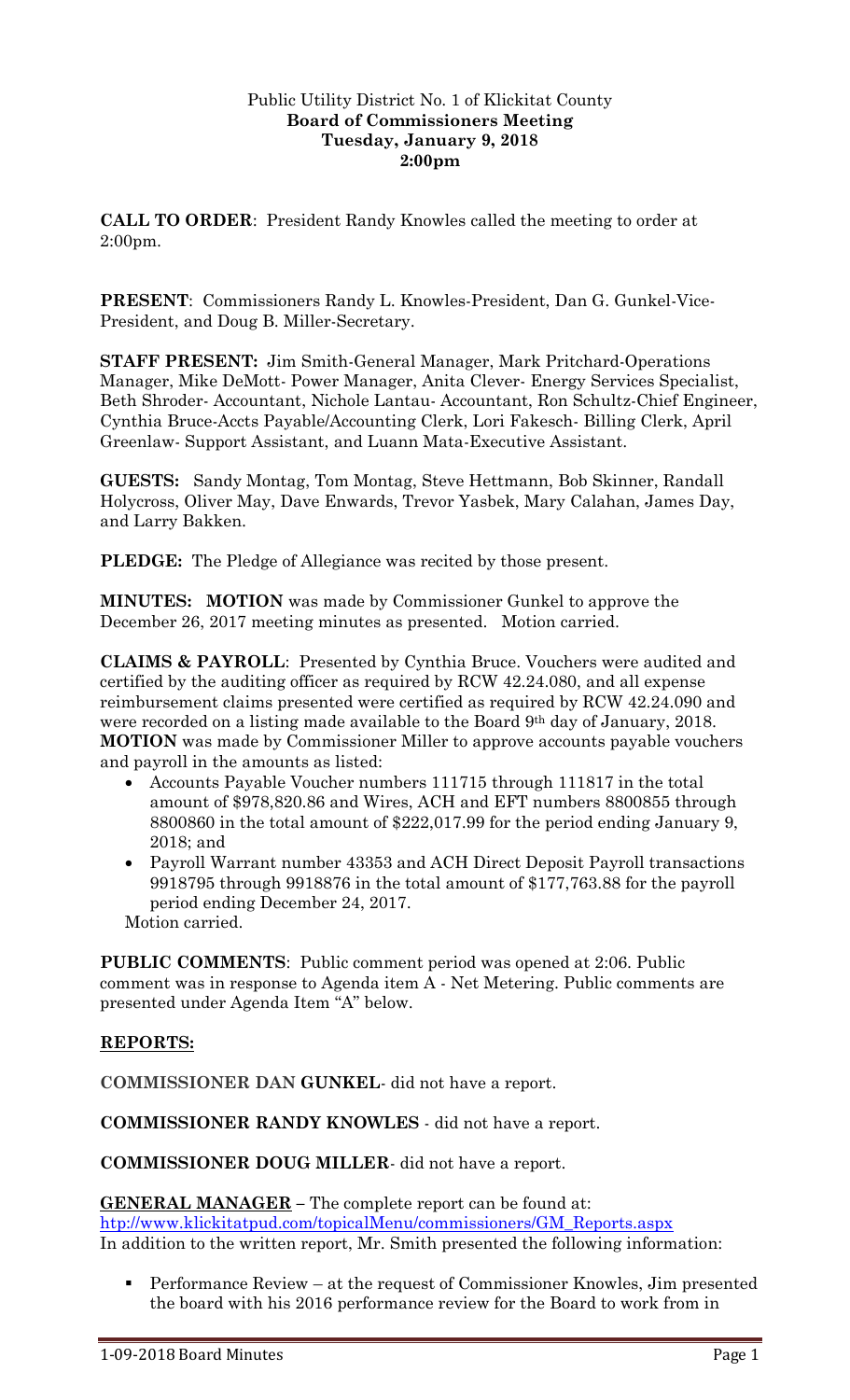completing his 2017 performance review. Commissioner Knowles asked the Commission be prepared to discuss Mr. Smith's 2017 performance at the February 13th Board meeting.

**GENERATION ASSETS** – Kevin Ricks provided the monthly H.W. Hill LFG report for December 2017, Informational only. The HW Hill LFG report was accepted as presented.

**POWER MANAGEMENT** – Mike DeMott presented the monthly power management report for December 2017. Mid-C Power, Sumas Gas, and RIN pricing were reviewed. We have continued our hedging activities selling 5MW high load hours for January, March, and April and 5MW of low load hours power for January as well. 2018 Debt Service Coverage (DSC) variability is improved after these hedging activities. Wind generation production was down from budget and LFG generation was higher than budget. Mike presented the Board with analysis of the impact of load growth on our irrigation rates due to the BPA Irrigation Mitigation discount. NIU/NRU stated that there is a better chance that the irrigation rate discount will decrease than increase. This would increase rate pressures. Commissioner Gunkel stated that he feels NRU gives good advice. The Power Management report was accepted as presented.

**ENGINEERING** - BPA has concerns with some 69kV switches in Bald Mountain. They plan to take an outage on March 10<sup>th</sup> to repair their issues and we will take that opportunity to transfer to the new Bingen transformer and complete other substation work. We are still waiting on CenturyLink to install the required equipment to the Burdoin radio site in order to complete the radio system as designed. Staff is working on revising Policy 43 – Electrical Interconnection Requirements to clarify the Queue process and the deposit requirement components. The Engineers have purchased a new PLS Cad program for transmission design. Staking Engineers are designing the 115kV transmission line for the Six Prong transmission route.

The Engineering report was accepted as presented.

**OPERATIONS** - We met our 2017 reliability goals, but just by a small margin. 2018 is off to a rougher start. All transmission inspections are complete for the year. Crews are completing maintenance work and tree trimming; customer work is being completed within about two weeks. Asplundh still has two crews working on completing the 2017 trimming contract. As a result, some of these costs will be carried over into our 2018 operating costs.

The Operations report was accepted as presented.

**FINANCIALS -** Beth and Nichole presented the November financials. The main points of interest were that our revenue is forecasted to be \$3.1 million above budget, while expenses are expected to be right on budget. LFG and retail revenues from a cold winter in early 2017 provided the additional revenues. Included in the 2017 year end forecast is the expensing of the costs we have accumulated over the past years from John Day Pump Storage project. The year-end Debt Service Coverage is forecast to be 1.65 which still exceeds our 2017 budget. Staff's goal is to present the 2017 year end financials at the last meeting in February. Moss Adams we be onsite to complete the 2017 Financial Audit the last week of March.

# **AGENDA ITEMS:**

- A. KPUD Net Metering Program-Review of Public Comment- Meeting was opened at 2:06 pm.
	- Sandy Montage- Sandy asked how customers were notified of Workshops. Anita stated email, website and radio notices were used. Sandy did not receive an email, but once she heard about the workshop, she contacted Anita and obtained a copy of the comments. She stated she felt the workshop was a great idea and wished she could have participated. Her feeling was that many of the comments were good and there were some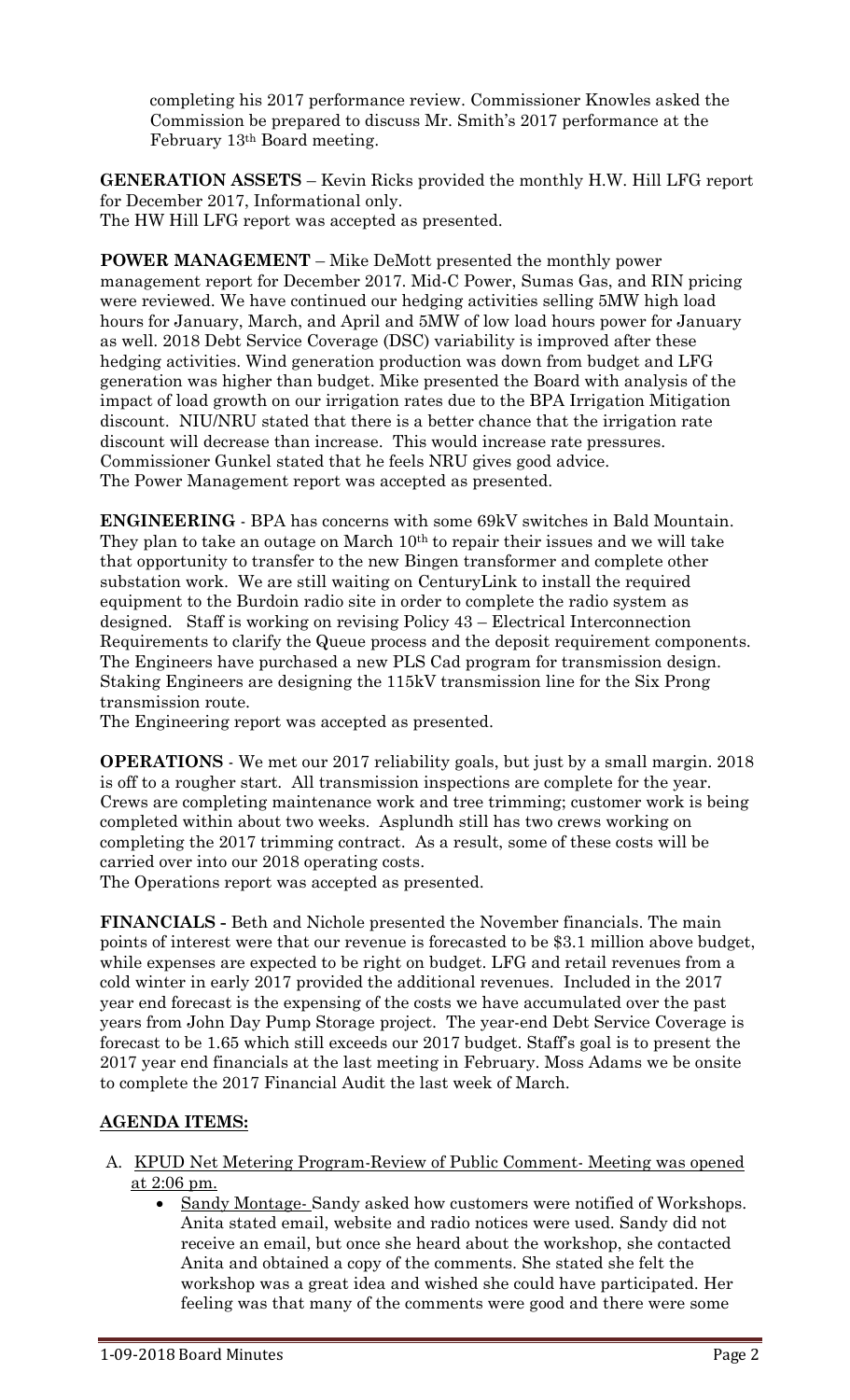great ideas for program options and she is hopeful that staff will seriously consider some of the suggestions.

- Steve Hettmann—Steve stated he was new to the net metering process and just received the workshop summary today. He asked for clarification on the new legislation that we are trying to align our program with. Commissioner Knowles stated that we are not trying to just address the new legislation we are trying to adjust policy that will be sustainable now and in the future. We understand that with the current net metering policy does not pose a huge financial problem, but with additional participation, that impact could become significant. We want to continue create a consistent environment that encourages sustainable energy projects where everyone understands the rules. Anita Clever added that the new state legislation went into effect in July when Senate Bill SB5939 was passed. The requirements of the bill are being managed by Washington State University (WSU) energy. In order to offer new customers access to the state incentives utilities must establish their policy before their customers will roll into the state program.
- Mike DeMott- Mike recapped that the workshops were recommended by staff and Commissioners to obtain feedback from affected customers. The Commissioners have been provided with workshop comments at a previous meeting. Additional comments received have been provided to the Board as well. Anita's efforts for notifying customers were broad in scope; she utilized our website, radio advertisements and contacted about 60 people so far for feedback, as well as added anyone to the email group who provided their contact information. We used all the contact information we have. Anita said that in her opinion, the general consensus is that people like things the way they are and that they would not welcome program changes.
- Bob Skinner- Bob from AR Solar, and formerly of Hire Electric is very proactive in the solar industry. Bob asked if current participants in our program were notified of the workshops or this meeting. Anita verified that everyone we had contact information for were contacted and that was a majority of our net metered customers. Bob stated that he didn't feel customers were getting fair representation of views and feelings. It is important that everyone be involved in this process. Commissioner Knowles assured him that there are no specific proposals being considered at this meeting, this was scheduled as an opportunity for customers to provide feedback directly to board. However, we are trying to ensure we have a sustainable option that continues to encourage the net metering options. The board must be responsive and assure that costs are not being shifted to burden other customers. Bob noted that the board will find that Solar advocates are very active and vocal. Our processes and programs could be published on websites and entities taking actions could get a black eye for unfavorable Solar policies. In general the one to one net metering policy is the most beneficial to customers. Solar investments strengthen the grid and benefits utilities. Solar is not associated with any direct costs to PUD infrastructure.
- James Day James stated that he owns a 7kW solar array, which he installed about 7 years ago. His installation was dependent on the one to one ratio and the 7 years payback was a substantial influence. His installation promoted northwest economic growth. He believes that with the state incentive programs they have the understanding that this is indeed a long term investment and will last 30-40 years. He feels that the fundamentals to the sustainability of solar programs are that the one to one condition needs to be there. He also stated that generation of water power is more restrictive during peak solar generation times of June through September and that increased solar and wind production will help the PUD and the electric system. The PUD has made an investment in Wind; he'd like to see us make a similar investment in Solar.
- Bob Skinner- without the one to one incentive we will have an onerous program and investments in solar may not be financially feasible. These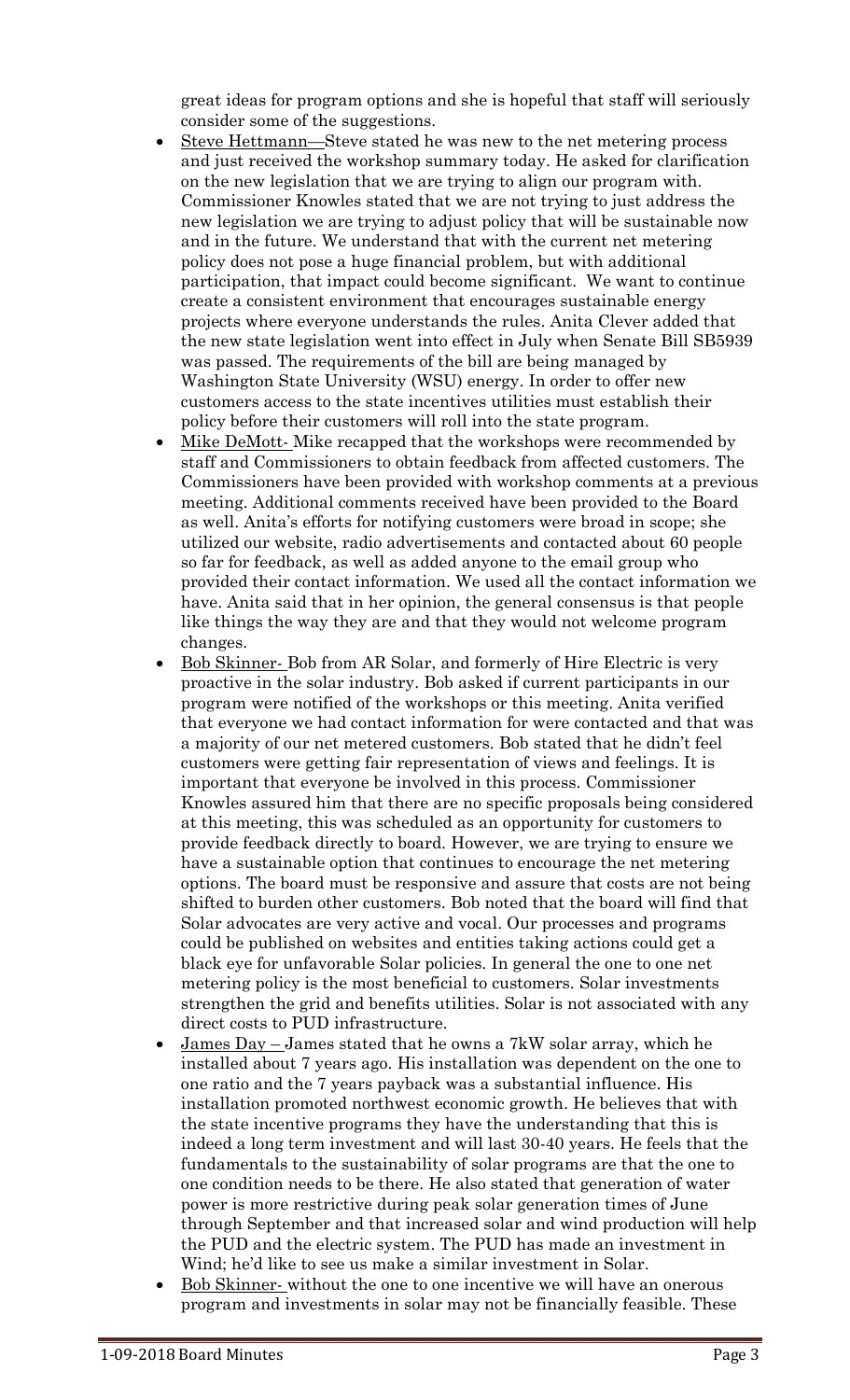customers are investing their own money, not the PUD's. Klickitat County solar should be supported at a financially reasonable rate.

- James Day- This is a bigger issue than just net metering. BPA excess power is redirected to where it's needed and mostly sold to California. We need the incentive to go solar. Solar is offsetting costly coal and other fossil fuel power. It drives costs down. In the bigger picture, we should say "come on you guys, go solar".
- (Unknown- Not from our area) stated that power from BPA is almost maxed out. Solar is the least costly power production in the world. We should strike a deal with Tesla to build a Solar battery storage site.
- Larry Bakken- Larry asked if solar has a history of being a farce. He also spoke to solar only being successful as it has been a subsidized program.
- Bob Skinner-Bob stated that it works well and solar being a farce is a fallacy. It provides clean energy to many regions of the world. Commissioner Knowles stated that the utility will not subsidize Net Metering installations with non-Net Metered customer rates. Bob stated that net metering customers do pay a service charge which is supporting the grid. Conservation programs should be viewed the same as solar, and that power demand is growing the pie with electric vehicles specifically being something that will increase demand.
- Commissioner Knowles- We understand there is investment involved and value to customers who are installing solar, but we need to make sure that there is an appropriate value assessed and assigned to those who want to utilize the electrical infrastructure as well. Net metered customers are still connecting to the system. Why? Because there is value being provided by the utility. The Board would like to be agnostic in their policy design to support customer choice, so we must meet the needs of all customers. Commissioner Knowles also stated that the conservation statement was an interesting point and one he hadn't previously considered.
- Trevor Yasbek- Trevor asked How many net metering customers are in the PUD and how many KWH do they contribute to the system.
	- o Mike stated that there are approximately 110 customers currently enrolled in the program, which is a minimal percentage, in comparison with the whole utility. He did not have the KWH usage number at the meeting.
- Mary Calahan- Stated that she won't be able to net meter, since we chose to shut down the program. She also stated that with the policy changes we may lose customers that choose to install solar and not connect to the grid any longer.
	- o Commissioner Knowles stated that if solar is your choice, it's a valid choice and if you don't choose to connect to the PUD grid, that's a choice as well.
- Bob Skinner. Solar installations will happen more and more as utility rates go up and solar costs go down.
- Commissioner Gunkel- Commissioner Gunkel stated that KPUD was one of first utilities in the state to provide a Net Metering program. He also asked the crowd how many of the people in the room installed their systems under the one to one ratio without incentives. There was only one (1) customer attending who's system was installed more than 5 years ago. He stated that the Board promotes getting input; this is a very complicated policy and has many gray areas. If we continue on as we have done over the years because customers don't want the policy to change, it may end the program. In the beginning when the policy was drafted the customers we were working with made their investments and signed the net metering contracts with no state incentive. We wrote the policy because it benefited our customers who were making the investment without any guarantee of a return. The Board has the challenge to make policies work for all customers.
- Anita Clever- In response to the conservation comparison, this is not the same situation. The savings for residential conservation investments are only redeemable for one year. Through the state program for net metering,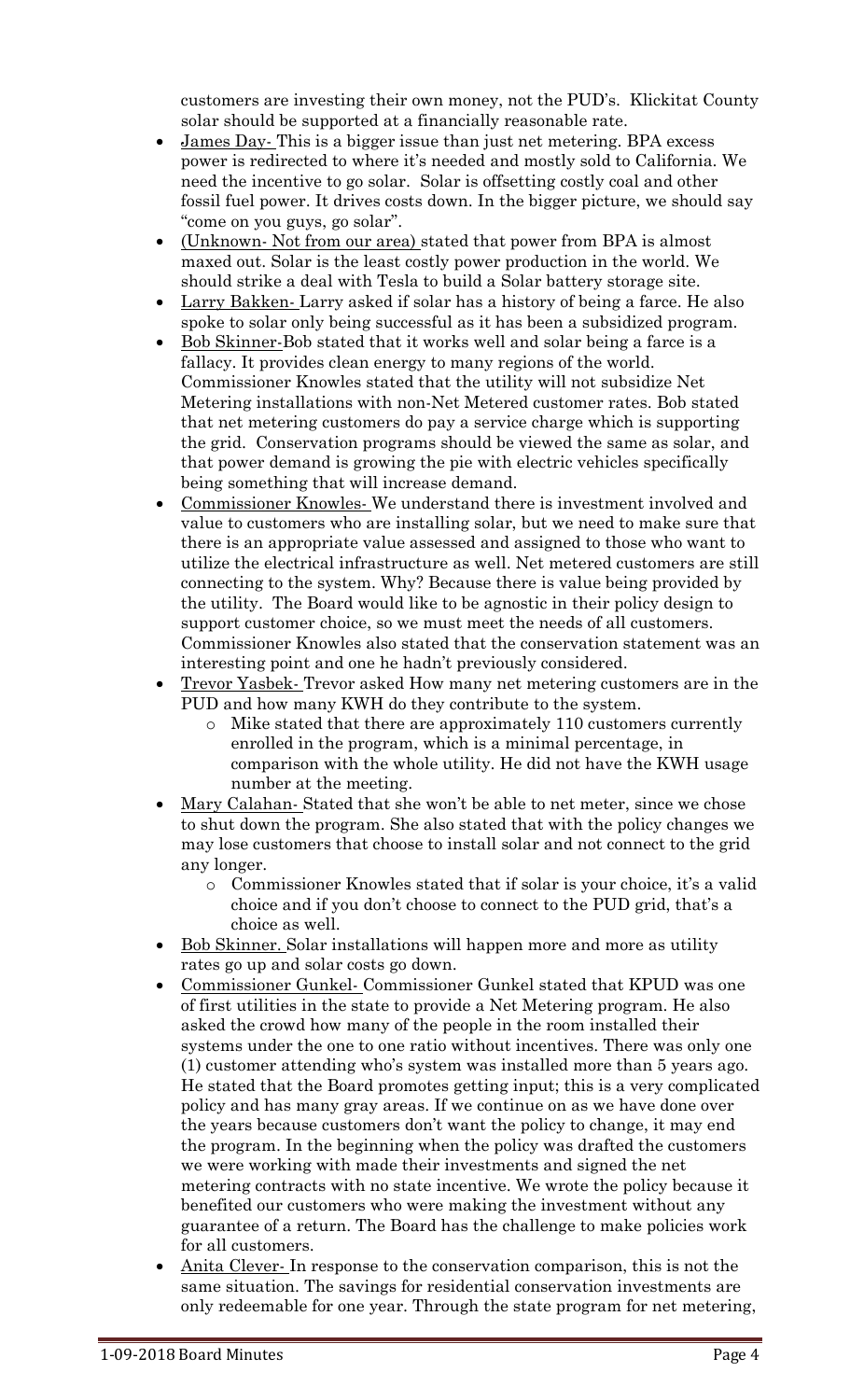the major differences would be the incentive amount would change from 54 cents to be a maximum of 21 cents and continue to reduce each year. The maximum incentive you would be able to receive would be \$5,000 per year for a residential scale system. You would also only be allowed to recover half of your investment. If you want to be able to participate in state incentive program, you must have a net metering agreement with us to participate.

- Commissioner Knowles-Part of the new legislation has put burden on contractors to assure that customers are aware of requirements, and incentives are represented appropriately as they can change.
- Bob Skinner- State and Federal government give incentives to the investors and utilities want to take those incentives away. SB6081 was introduced today; it would mandate a net metering policy throughout the state. If it passes it could render this policy moot.
- Commissioner Gunkel- This discussion is based upon the fact that the state and the installers created an expectation on all of your parts. In part there were no details of threshold limits and how the program could change. However, once you exceed the cap of the State incentive funds you have to prorate them.
- Bob Skinner- The State incentive program that KPUD participated in worked wonderfully. There was a choice given to shut down program when reaching the cap. The Tri-Cities gave their customers and installers a warning and then capped the program. They didn't dilute any other customers' incentive payments. Upon reaching the cap, KPUD chose to dilute the customer incentive payments.
- Commissioner Gunkel- Commissioner Gunkel stated that this was partially the fault of the salesmen. We had people walking in that didn't understand the cap and the ramifications of the cap. This is the information that is the responsibility of the installers to provide to their customers.
- James Day- some of the problem is that the use fluctuates each year and it is hard to know what the actual generation will be.
- Randall Holycross. Randall stated that he is a Wind turbine owner and operates under a net metering contract. He stated that when he asked the question he was shown that in the contract it is was stated that reimbursements could be diluted.
- Jim Smith To provide some background and some information for everyone to consider, this is really a rate structure discussion. Larger State policy discussions are interesting, but not really the point of this discussion. Net metering by design is set up for the utility to act as your battery during times when you are over generating and we are there for backup power supply during times that your system under generates. There is value for that. Anyone could have chosen to install their own battery system and disconnect from the grid. Most people didn't. Why not? There is value in us being the battery and it is reasonable that there is a cost for that. We have a small base fee for your account. However the traditional electric rate design problem is that the usage charge has both a power supply component and rate for building and maintaining the system that is not covered by the base fee. If you offset that usage, then you are not fully contributing to the operations and maintenance of the system you are using. With conservation, customers are reducing their load on the system. With net metering there are still times you need your full load supplied by us as your generation is intermittent. That is a problem with solar and wind generation, where you can create a load on the system at on peak load times. The question is how do we look at rate design and how do we design the rate structure to be consistent and not shift costs Even if that impact is small now, we have to address it. We operate under the premise that the actions of one customer doesn't set back another customer. It needs to be fair and it needs to be sustainable and work as these installations grow. We want to provide the right pricing so you can make the decisions you want to make. Our objective is not to take away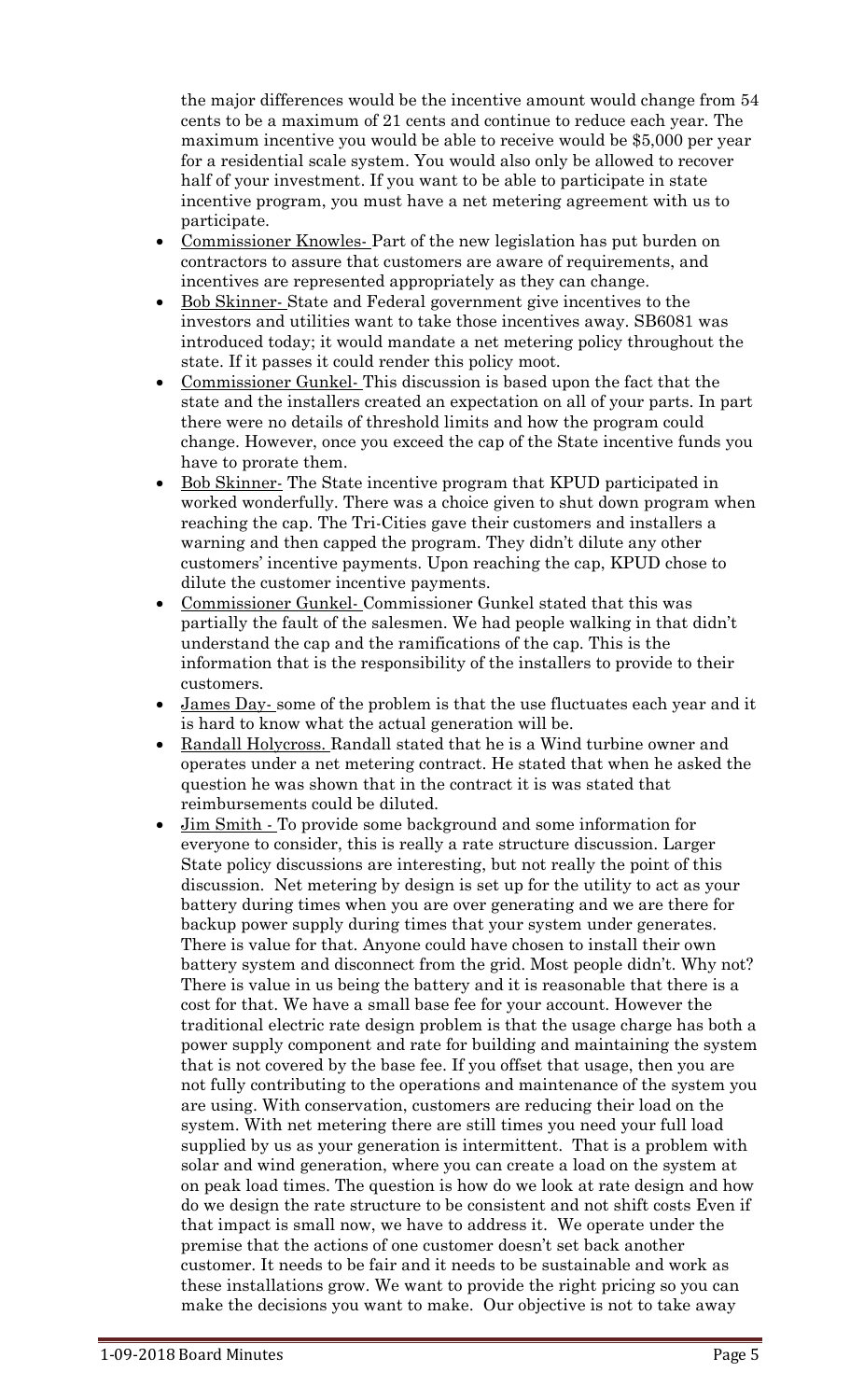and funds from incentives, but we are not wanting to shift costs to the other 11,900 customers we have either who choose not to participate in net metering. Something else to think about. Our surplus power is selling at 2.5 cents per kwh. Our BPA cost is about 3.5 cents per kwh. You are receiving a credit on your electric bills net metering generation of 9.5 cents a kwh. This looks like a 4:1 or a 3:1 credit to value equation to me.

- Randall Holycross -The benefit to the PUD far out ways the cost. However, if by installing a net meter account there is a special meter needed, why is this not charged to net metering customers? That seems reasonable. I feel as an installer I should pay for the material that I utilize throughout the system. I understand that the investment in solar is high right now, but the utility is a great value.
- Anita Clever- Right now there is no application fee for applying for net metering. This is a charge that other utilities already charge, and we still do not.
- Tom Montag- Tom stated that he has a very efficient home in White Salmon, he wanted to install a 100 amp service, but was forced to install a 200 amp for standardization. However when I produce excess power and add this back on the line it doesn't travel far, I'm sure it gets utilized by my neighbors. Also, I am gathering all of the information I can on the policy development. I'd like to be kept involved throughout the process. I'd like to be notified of future meetings and any Public rate hearing scheduled. I also request a draft of new net metering policy. Will this be available on line? Anita will address this request.
- Commissioner Knowles- Our goal is a policy that works well, is equitable and fair to everyone, and that other utilities can use as a basis for their policies.

## Public comment period was closed at 3:11

STAFF Direction- The board asked that the next steps be to categorize areas of interest from the meeting, draft responses to these concerns / issues and provide the Board with draft revisions to the Net Metering policy, agreements and rate design recommendations. Once that is reviewed, circulate the proposed policy to the current customers.

Anita stated that there is a time crunch for state incentives for the current rate. Customers must have their systems installed and their systems approved by WSU by June 30, 2018 in order to qualify for the current year's incentive amount, those incentive amounts decrease each year through 2021. Please let the board know what staff feels is a reasonable timeline for this process. Commissioner Gunkel would like to see a long life policy. Commissioner Knowles stated that we want to have a policy that moves us forward and is sustainable for the future, however we don't want pending installations to miss out on the current incentives. Staff is directed to keep the board informed of their progress and the deadlines.

Commissioner Miller asked if there would be a new rate class established, the answer was yes there would be a new rate class in addition to the Policy changes.

- B. BID AWARD Bids were opened on December 7, 2017 as advertised. Per staff's recommendation, **MOTION** was made by Commissioner Gunkel to award the Pole Inspection and Treatment bid to TK Contractors, LLC in the amount of \$91,746.08 including tax Motion carried.
- C. BID AWARD Bids were opened on December 7, 2017 as advertised. Per staff's recommendation, **MOTION** was made by Commissioner Gunkel to award the Tree trimming and Right of Way Clearing Bid to Asplundh Tree Expert, LLC in the amount of \$346,125.28. Motion carried.